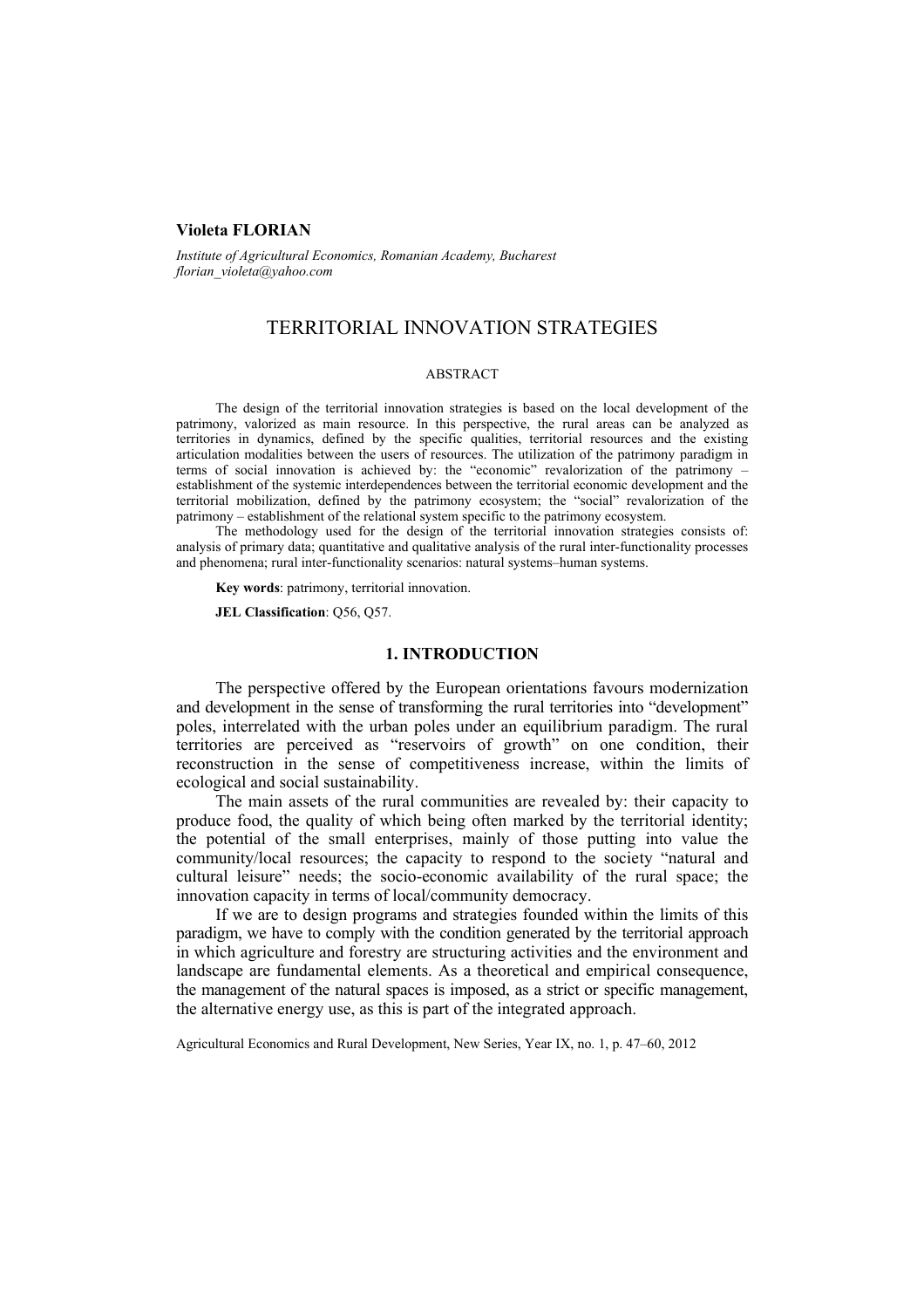#### **2. THE CURRENT STATE OF KNOWLEDGE**

The development economy was established as a branch of the economic science in the  $40s - 50s$ , in the period when at world level, in the Third Countries, the political emancipation also needed economic emancipation. This was the need of the national systems to get modernized within the parameters of Western capitalism: "....underdevelopment was considered as a delay of development (Rosenstein-Rodan [1943], Rostow [1960]) explainable by the dual character of the economies of the Third World (Lewis [1954]) or by the insufficiency of economies (Nurkse [1953]); the structuralists defined it as a historical phenomenon connected with the disarticulation of the production structures (Prebisch [1950], Singer [1950], Hirschman [1964], Perroux [1964], Myrdal [1968])" (Berr, E., 2008:1).

The theoretical approaches to the development process, at the beginning of the '80s, opened an ample liberalization process "...the neo-liberal globalization puts under question the state intervention, proclaiming the supremacy of the market in the resource allocation" (Berr,E., 2008:2). The western model continues to be used at present, sometimes under developed forms, although its materialization has not always yielded the expected results since the 1970s. At theoretical level, environmental problems appeared, which resulted in the emergence of the "sustainable development" concept. While this concept was popularized in the '80s, with the papers of the World Commission on Environment and Development (WCED), having the Brundland Report (WCED [1987]) as a final output, the first contemporary reflections appeared at the end of the 1960s with the studies of the Club of Rome "which put into evidence the ecological consequences of the western development pattern, showing for the first time that there are natural limits to economic growth" (Berr, E., 2008:2).

At European level, the sustainable development problems started to be expressed in strategic terms in the second half of the last century. The United Nations Conference of 1972 (Stockholm) sensitized the public opinion to the indissoluble relation between life quality and environment quality for the present and future generations. The European Council meeting in Gothenburg (June 15–16, 2001) asked the EU Member States to integrate the strategic sustainable development objectives into the public policies, and to develop national sustainable development strategies. The strategic sustainable development model took over the principles of the Lisbon Strategy from 2000, and the European Council from Brussels in June 2005 re-affirmed and reviewed the key objectives of sustainable development. The annual analyses of the European strategy focused on the main dimensions of sustainable development, among which the following: climate changes and clean energy, sustainable transport, sustainable production and consumption, preservation and management of resources (Progress Report, February 29 2008, Brussels).

The rural development models, more or less derived from the national strategic orientations, started to focus on the main resources, correlated with the economic and social systems. The correlated analysis of the patrimony and environment are modalities to redefine the relations between nature and society: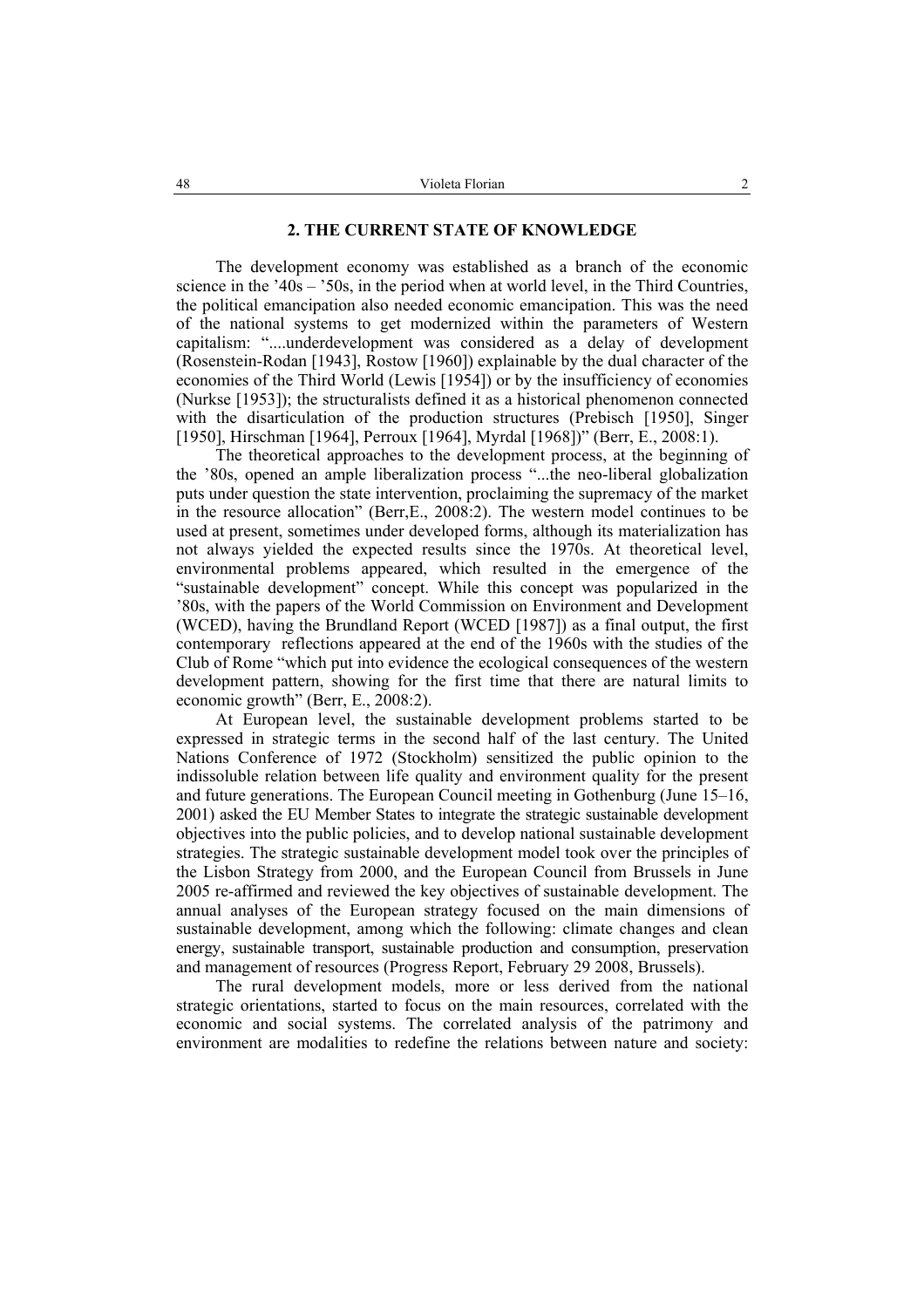"...the territory became a modality of reaction, intervention, enabling the emergence of patrimony development forms. The latter results from the closeness of players that favour the emergence of new organization modalities around the existent resources. Among these, the patrimony resource accedes to the status of territorial resource" (Landel, P.A., Senil, N., 2009: p. 2). The sustainable exploitation of the patrimony is achieved from the perspective of ecological networks "...the ecological network concept refers to the preservation of the nodal zones with a particular importance of the biotypes that present characteristics similar to the nodal ones, as well as to the rational use of the territory" (Koehler, Y., Scheure, T., Ullrich, A., 2009: p. 3).

A sustainable development strategy based on the local development of the patrimony can be designed for the rural communities investigated as territories in dynamics, defined by two attributes: "the territorial quality and innovation... the essential engines of competitiveness ... the territorial innovation being most often the carrier of the new articulation modalities existing between the users of the [local] resources" (Landel, P.A., Senil, N., 2009:4). The sustainable development strategy concentration focuses on the emergence of alternative development, as departure from/abandonment of the development pattern "in which productivity characterizes competitiveness and in which innovation is exogenous to the territory" (Landel, P.A., Senil, N., 2009:4).

## **3. METHODOLOGY USED**

The main method used was the rural inter-functionality scenario – natural systems – human systems – (RIS), by which the heterogeneity of the rural communities and the main specific contradictions were projected. This method was chosen with the purpose to provide a scientific basis for the design of rural strategies.

The scenario design started with the patrimonial theories on development, developed at present by the French researchers; they were supported by case studies conducted in different rural areas, by the results of primary data analyses; these added to the quantitative and qualitative analyses of the rural economic, social and sociological phenomena and processes. The theoretical conditions of the practical scenario elaboration were those ensuring the quality of the "scenario as object/space of transition in which the future is an abstraction" (Wilkinson, A., 2009:6).

## **4. RESULTS OF THE STUDY**

The rural communities investigated as given territories do not have the same trajectories and evolution because the climate, geographical, economic and social factors describe specific realities, but it is the responses that they can articulate in front of the societal changes and the structural mutations implicitly that can be projected.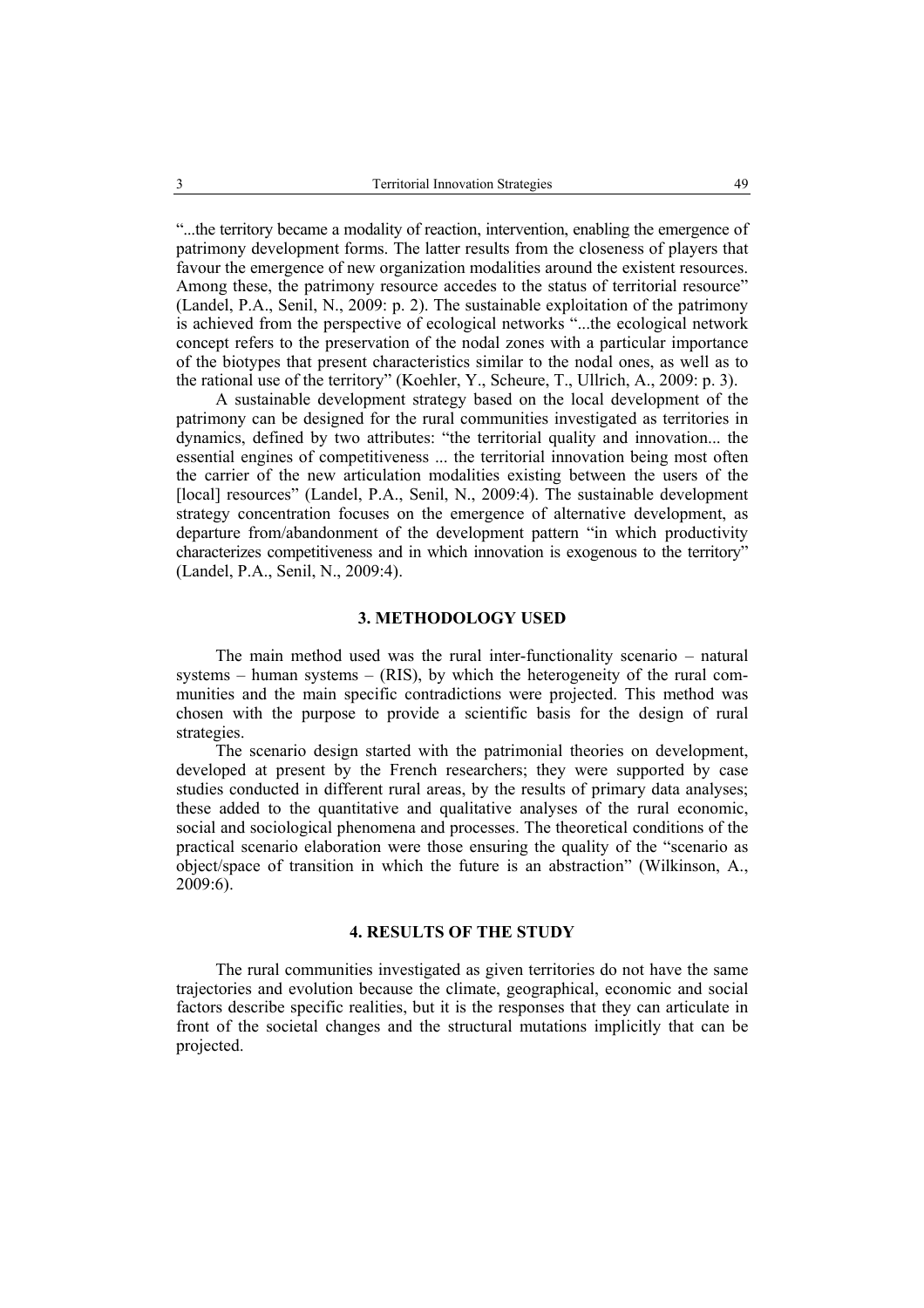#### **4.1. Analysis of rural territories**

The rural communities continue to experience a diminution in the number of inhabitants in this century as well; started as a consequence of the modernization at society level, it became permanent through the conjugated action of different factors, demographic, economic and social factors, reaching chaotic forms (Table 1).

*The "deruralization" process* is differently materialized according to the zonal particularities; in the demographic reductionism perspective, the decrease in number of the rural people stems from the incapacity of the rural area to reproduce its own structures and is materialized into the increase of the negative values of the "natural population increase" (Table 2).

The natural movement of the demographic capital has significant implications in the development and modernization of the economic and social structures specific to rural communities; the implementation of the development programs, of the local/ zonal strategies was also tributary to the rural area demographic reproduction pattern.

From the demographic point of view, the structure by gender maintains, at the level of the rural population, limits which enable the normal development of the specific processes from the social and economic point of view (Table 3).

The spatial distribution of the slow modifications, with relatively significant values, of the structure by genders is determined by the migration flows, by the economic capital of the rural communities and by the specificity of the values and expectations of the male population. This type of distribution should be one of the important factors in the materialization of the community development strategies.

*The "ageing"* process is defined by:

– territoriality: the rural population from the South-Western part of the country experienced a constant trend of "ageing", the mostly affected development regions being South-West and West (Table 4);

– gender: the feminine population experienced a more intense "ageing" rate (Table 5 ).

|                    |      |      | $-$ % – |
|--------------------|------|------|---------|
|                    | 2000 | 2005 | 2010    |
| Macroregion 1      | 43.7 | 43.6 | 43.7    |
| North-West         | 47.4 | 46.8 | 46.6    |
| Center             | 39.6 | 40.1 | 40.6    |
| Macroregion 2      | 50.2 | 51.3 | 51.6    |
| North-East         | 56.5 | 56.6 | 56.7    |
| South-East         | 43.2 | 44.5 | 44.8    |
| Macroregion 3      | 39.6 | 38.8 | 37.8    |
| South Muntenia     | 58.4 | 58.3 | 58.4    |
| Bucharest-Ilfov    | 11.2 | 9.5  | 8.1     |
| Macroregion 4      | 46.9 | 45.1 | 45.0    |
| South-West Oltenia | 54.6 | 52.4 | 51.8    |
| West               | 37.8 | 36.4 | 36.9    |

*Table 1* Evolution of the rural population share

*Source*: Own calculations based on data from "Economic and social regional benchmarks: Territorial statistics", 2011, NIS, p. 28–33; https://statistici.insse.ro.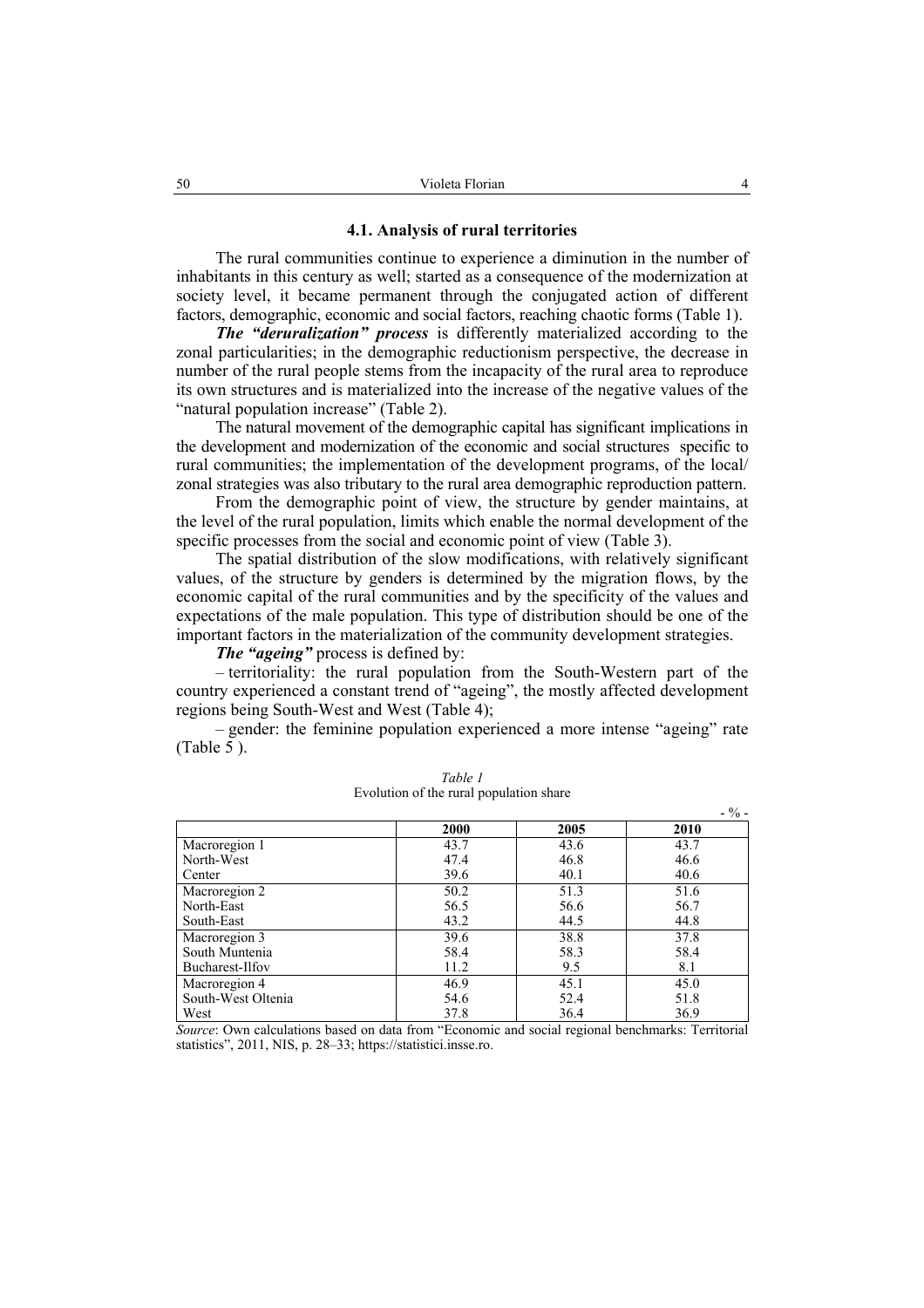|                    | Eventuon of the number population mercuse |        |              |        |              | $-$ % - |
|--------------------|-------------------------------------------|--------|--------------|--------|--------------|---------|
|                    |                                           | 2000   | 2005         |        | 2009         |         |
|                    | <b>Total</b>                              | Rural  | <b>Total</b> | Rural  | <b>Total</b> | Rural   |
| Macroregion 1      | $-0.7$                                    | $-1.9$ | $-1.1$       | $-3.3$ | $-0.8$       | $-4.2$  |
| North-West         | $-1.3$                                    | $-2.9$ | $-1.7$       | $-4.4$ | $-1.2$       | $-2.5$  |
| Center             | $-0.1$                                    | $-0.7$ | $-0.6$       | $-1.9$ | $-0.2$       | $-1.2$  |
| Macroregion 2      | 1.3                                       | 1.2    | $-0.2$       | $-1.7$ | $-0.9$       | $-2.7$  |
| North-East         | 2.5                                       | 2.8    | 0.7          | $-0.7$ | $-0.2$       | $-1.9$  |
| South-East         | $-0.5$                                    | $-1.5$ | $-1.5$       | $-3.5$ | $-1.8$       | $-4.1$  |
| Macroregion 3      | $-2.6$                                    | $-4.2$ | $-0.3$       | $-5.9$ | $-1.9$       | $-5.5$  |
| South-Muntenia     | $-2.3$                                    | $-4.4$ | $-3.7$       | $-6.3$ | $-3.4$       | $-5.9$  |
| Bucharest-Ilfov    | $-3.1$                                    | $-2.4$ | $-1.8$       | $-2.2$ | 0.4          | $-0.9$  |
| Macroregion 4      | $-2.4$                                    | $-5.2$ | $-0.4$       | $-8.3$ | $-3.6$       | $-7.5$  |
| South-West Oltenia | $-2.1$                                    | $-5.1$ | $-4.5$       | $-9.2$ | $-4.1$       | $-8.6$  |
| West               | $-2.9$                                    | $-5.4$ | $-3.5$       | $-6.8$ | $-2.9$       | $-5.5$  |

| Table 2                                      |
|----------------------------------------------|
| Evolution of the natural population increase |

*Source*: https://statistic.insse.ro; Romania's Statistical Yearbook 2010, NIS.

*Table 3*  Evolution of the feminine rural population

|                    | Eventuon of the remimine rural population |      | $-$ % – |
|--------------------|-------------------------------------------|------|---------|
|                    | 2000                                      | 2005 | 2010    |
| Macroregion 1      | 50.1                                      | 50.1 | 50.1    |
| North-West         | 50.2                                      | 50.3 | 50.3    |
| Center             | 50.0                                      | 49.9 | 49.8    |
| Macroregion 2      | 49.8                                      | 49.6 | 49.6    |
| North-East         | 49.7                                      | 49.5 | 49.5    |
| South East         | 49.9                                      | 49.8 | 49.9    |
| Macroregion 3      | 50.8                                      | 50.7 | 50.6    |
| South-Muntenia     | 50.7                                      | 50.6 | 50.6    |
| Bucharest-Ilfov    | 51.3                                      | 51.3 | 51.3    |
| Macroregion 4      | 50.8                                      | 50.6 | 50.4    |
| South-West Oltenia | 50.6                                      | 50.4 | 50.3    |
| West               | 50.6                                      | 50.3 | 50.2    |

*Source*: Own calculations on the basis of data from https://statistic.insse.ro.

*Table 4*  Evolution of the elderly population \*

|                    | $\sim$ , order or the crucity population |      | $-$ % – |
|--------------------|------------------------------------------|------|---------|
|                    | 2000                                     | 2005 | 2010    |
| Macroregion 1      | 16.6                                     | 17.0 | 16.9    |
| North-West         | 16.7                                     | 21.3 | 17.3    |
| Center             | 16.5                                     | 16.6 | 16.4    |
| Macroregion 2      | 17.0                                     | 18.1 | 17.9    |
| North-East         | 16.7                                     | 17.7 | 14.3    |
| South-East         | 17.8                                     | 17.8 | 18.5    |
| Macroregion 3      | 18.5                                     | 20.1 | 19.8    |
| South-Muntenia     | 19.0                                     | 20.5 | 20.2    |
| Bucharest-Ilfov    | 14.6                                     | 16.1 | 15.4    |
| Macroregion 4      | 19.3                                     | 20.7 | 20.4    |
| South-West Oltenia | 20.2                                     | 22.1 | 22.9    |
| West               | 14.8                                     | 22.2 | 22.8    |

*\*population aged 65 and over/total population* 

*Source*: Own calculations on the basis of data from https://statistic.insse.ro.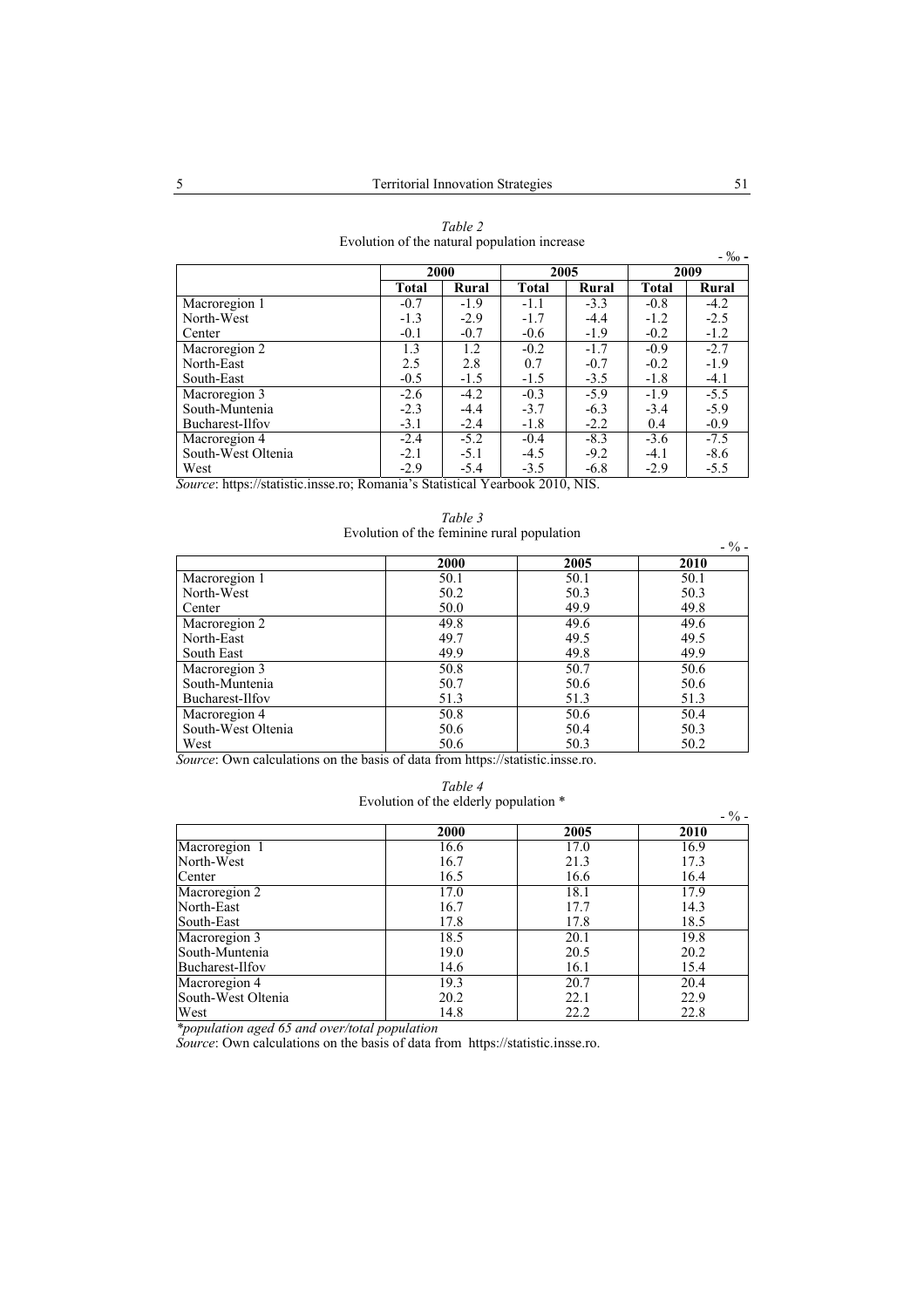|                      |      |      | - / U - |
|----------------------|------|------|---------|
|                      | 2000 | 2005 | 2010    |
| <b>Macroregion 1</b> | 26.1 | 24.9 | 22.8    |
| North-West           | 25.8 | 24.5 | 22.3    |
| <b>Center</b>        | 26.4 | 25.5 | 23.4    |
| Macroregion 2        | 27.9 | 26.9 | 24.6    |
| North-East           | 29.0 | 28.1 | 25.9    |
| South-East           | 26.1 | 24.9 | 22.4    |
| Macroregion 3        | 23.5 | 22.5 | 20.3    |
| South Muntenia       | 23.6 | 22.5 | 20.4    |
| Bucharest-Ilfov      | 22.8 | 22.1 | 19.5    |
| Macroregion 4        | 23.3 | 22.4 | 20.0    |
| South-West Oltenia   | 23.3 | 22.1 | 19.8    |
| West                 | 22.9 | 21.5 | 19.0    |

| Table 5                                          |
|--------------------------------------------------|
| The evolution of the young feminine population * |

*\*feminine population aged 0–19 years/total feminine population* 

*Source*: Own calculations on the basis of data from https://statistic.insse.ro.

# **4.2. Delimitation and characterization of the pilot zone – the rural territories, Hunedoara county**

## *Argumentation*

The pilot zone was delimited according to the *patrimonial* characteristics, as resources, that the rural territories included in this area have (the patrimony could help to the affiliation to the global economy and permits the elaboration of the projects which legitimate the existence of the territories and the building of the social networks) and taking into consideration the materialization of *the territorial innovation and environment quality* (coexistence of production systems, of the territorial modalities to reveal and put into value the specific and patrimony resources). In the territorial innovation, the innovative forms of the "institutional constructions" are of utmost importance. "The focus on territorial innovation offers the fantastic opportunity of putting into discussion the spatial principles referring to the modern territoriality. Thus, the experience of the ecological corridors with regard to the management of protected areas determines the physical size of classical areolar spaces. This is the advantage of the connectivity between the ecological zones and the zonal habitation networks" (Giraut, F., 2009:9).

#### *Brief diagnosis*

The county Hunedoara is part of the development region West, Macroregion 4, being characterized by the high share of the urban population and a considerable tourism potential. In the 2000s, this county has experienced the continuation of the deep consequences of industrial destructuring, the aggravation of the agrarian crisis – critical problems have been also present in the livestock sector – in parallel with the emergence of a frail entrepreneurship phenomenon.

 $- 0/2 -$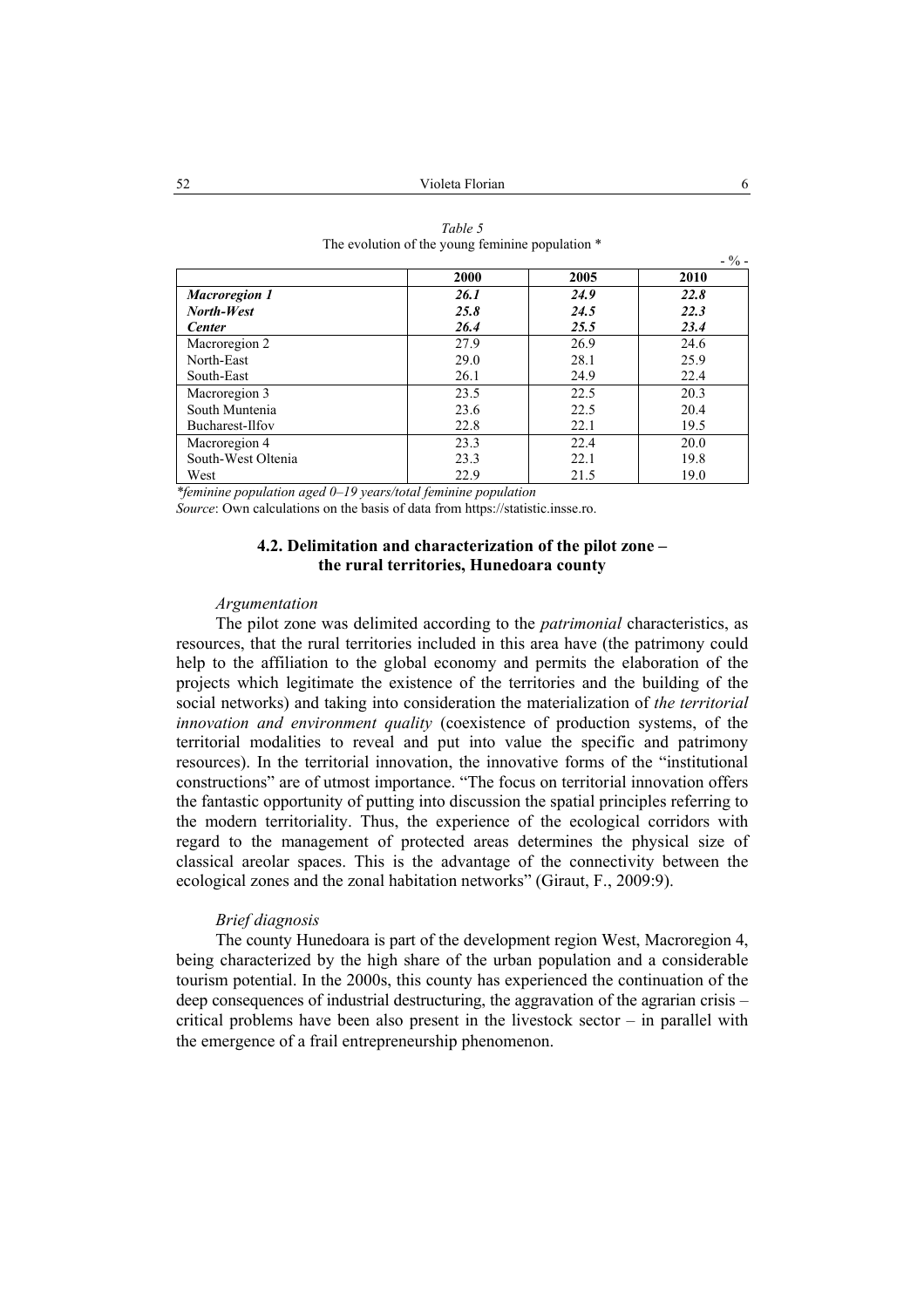Hunedoara county has an area of  $7,063 \text{ km}^2$ , accounting for 2.9% of the country's territory, with a length of 122.4 km and a width of 96 km. The agricultural area totals 280,332 hectares (39.7%), the land area under forest vegetation 340,294 hectares (48.2%) and the dwelling area 9,172 hectares.

|                                         | 29 December<br>1930 | 25 January<br>1948 | 21 February   15 March   5 January   7 January<br>1956 | 1966    | 1977    | 1992    | 18 March<br>2002 |
|-----------------------------------------|---------------------|--------------------|--------------------------------------------------------|---------|---------|---------|------------------|
| Population:<br>number                   | 313.929             | 306.955            | 381.902                                                | 474.502 | 514.436 | 547.950 | 485,712          |
| Density:<br>inhabitants/km <sup>2</sup> | 45.3                | 43.5               | 54.1                                                   | 67.2    | 72.8    | 77.6    | 68.8             |

*Table 6*  Evolution of the population and population density, Hunedoara county, 1930–2002

*Source*: Romania's Statistical Yearbook, NIS, 2008.

From the administrative point of view, an obvious urbanization tendency was noticed (Table 7).

The population's social sensitivity to the macroeconomic changes was manifested through quantitative evolutions – the decrease in number is statistically significant and through qualitative transformations – essential modifications of the structures by residence areas (Table 8), by ages, by occupations.

*Table 7*  Evolution of the administrative organization – Hunedoara county, 1995–2008

|      |               | <b>Towns and municipalities</b> | Communes – number   Villages – number |  |
|------|---------------|---------------------------------|---------------------------------------|--|
|      | <b>Number</b> | out of which municipalities     |                                       |  |
| 1995 |               |                                 |                                       |  |
| 2005 |               |                                 |                                       |  |
| 2008 |               |                                 |                                       |  |

*Source*: http://www.hunedoara.insse.ro – D.J.S. Hunedoara: County Statistics. Administrative territorial organization.

| Table 8                                                     |
|-------------------------------------------------------------|
| Evolutions by residence areas – Hunedoara county, 1995–2009 |

|      |               | Urban population | <b>Rural population</b> |                 | Density $-$<br>inhabitants/km <sup>2</sup> |
|------|---------------|------------------|-------------------------|-----------------|--------------------------------------------|
|      | <b>Number</b> | $\frac{0}{6}$ *  | <b>Number</b>           | $\frac{0}{6}$ * |                                            |
| 1995 | 415,614       | 76.0             | 130,549                 | 24,0            | 77 3                                       |
| 2005 | 369,550       | 77.0             | 110,909                 | 23,0            | 68.0                                       |
| 2009 | 356,654       | 77.0             | 108,085                 | 23,0            | 65.8                                       |

\*share of total population

*Source*: http://www.hunedoara.insse.ro – D.J.S. Hunedoara: County Statistics. Population.

A fundamental characteristic of Hunedoara county is the high urbanity level (77.0% of the population lives in urban centers); the high share of the urban centers is a socio-economic characteristic of the entire area this county is part of; the urban population of Macroregion 4 accounts for 54.7% of total population, while the urban population's share in the development region West is 63.1%.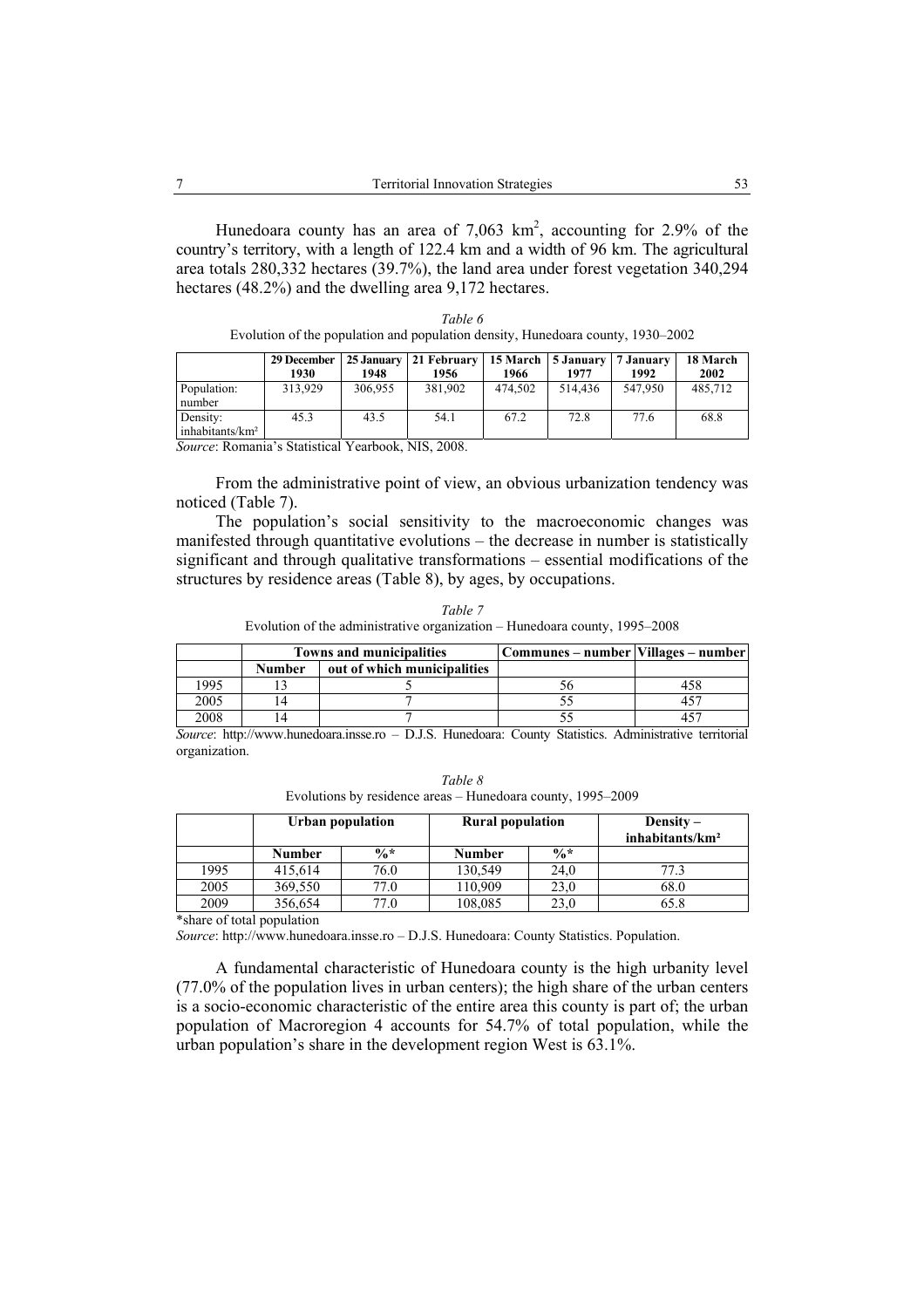The demographic processes of the decrease in the population's number are characteristic for the rural area in the first place; the rural specificity is manifested through the population's numeric diminution in the investigated areas, as a consequence of their own demographic history and of the reaction modality of the rural communities to the socio-political transition of the '90s. The rural area adjacent to the county Hunedoara has a noticeable social vulnerability: the natural increase had the highest negative value (-10.4), the nuptiality rate is the lowest (4.4%o), compared to the similar values of the rural areas from the investigated area. The decrease in the population's number was accompanied by demographic ageing, which became a characteristic process for Hunedoara county; the share of the elderly population reached 20.4% (2009).

The demographic structure by genders is quite balanced; the shares of the population categories "males" and "females" reveal a statistical reality lacking major dysfunctionalities. The demographic processes have been accompanied by qualitative socio-economic phenomena specific for the occupational and professional changes, of social status.

The significant decrease is specific to the employment in the industrial sector – from 43.5% in 1995 to 29.0% in 2008; in agriculture, the share remained relatively constant – 21.0% in 1995 and 21.5% in 2008; the occupational reorientation is statistically noticeable in the sector of services, with an increase of the share from 34.0% to 48.0% (Table 9).

|      | Employed<br>population |                 | <b>Population</b><br>employed in<br>agriculture,<br>hunting forestry |                  | Population<br>employed in<br>industry*** |                  | <b>Population</b><br>employed in<br>services **** |                  | <b>Population</b><br>employed in<br>other activities |                  |
|------|------------------------|-----------------|----------------------------------------------------------------------|------------------|------------------------------------------|------------------|---------------------------------------------------|------------------|------------------------------------------------------|------------------|
|      | <b>Absolute</b>        | $\frac{0}{6}$ * | <b>Absolute</b>                                                      | $\frac{0}{6}$ ** | <b>Absolute</b>                          | $\frac{0}{6}$ ** | <b>Absolute</b>                                   | $\frac{0}{2}$ ** | <b>Absolute</b>                                      | $\frac{0}{6}$ ** |
|      | value                  |                 | value                                                                |                  | value                                    |                  | value                                             |                  | value                                                |                  |
| 1995 | 252.2                  | 46.2            | 52.5                                                                 | 21.0             | 109.8                                    | 43.5             | 85.8                                              | 34.0             | 4.1                                                  | 1.5              |
| 2005 | 193.8                  | 40.3            | 45.7                                                                 | 23.6             | 64.4                                     | 33.2             | 79.7                                              | 41.1             | 4.0                                                  | 2.1              |
| 2008 | 192.8                  | 41.1            | 41.5                                                                 | 21.5             | 55.8                                     | 29.0             | 92.5                                              | 48.0             | 3.0                                                  | 1.5              |

*Table 9*  Evolution of the occupational structures – Hunedoara county, 1995–2008

\*share of total population;\*\*share of employed population; \*\*\* extractive industry, processing industry, electric and thermal power, gas and water;

\*\*\*\*trade, hotels and restaurants, transport, storage and communications, financial intermediations,

public administration and defense, education, health and social care. *Source*: http://www.hunedoara.insse.ro – D.J.S. Hunedoara: County Statistics. Civil employed population by activities of the national economy, 1995–2008.

*Table 10* 

Evolution of the main indicators of the labour force in Macroregion 4 and in the development region West, 2005–2008

|      |                      |       |       |                        |       |       |                   |       |       |       |       | $-$ %- |
|------|----------------------|-------|-------|------------------------|-------|-------|-------------------|-------|-------|-------|-------|--------|
|      | <b>Activity rate</b> |       |       | <b>Employment rate</b> |       |       | Unemployment rate |       |       |       |       |        |
|      |                      | 2005  |       | 2008                   |       | 2005  |                   | 2008  |       | 2005  |       | 2008   |
|      | total                | rural | total | rural                  | total | rural | total             | rural | total | rural | total | rural  |
| M 4  | 62.9                 | 68.5  | 63.8  | 68.                    | 58.5  | 65.2  | 59.7              | 64.5  | 6.6   | 4.3   | 0.1   |        |
| West | 60.7                 | 64.2  | 62.9  | 64.                    | 56.6  | 60.0  | 59.3              | 60.4  | 6.    | 6.1   |       | 0.J    |

*Source*: Romania's Statistical Yearbook, 2009, NIS.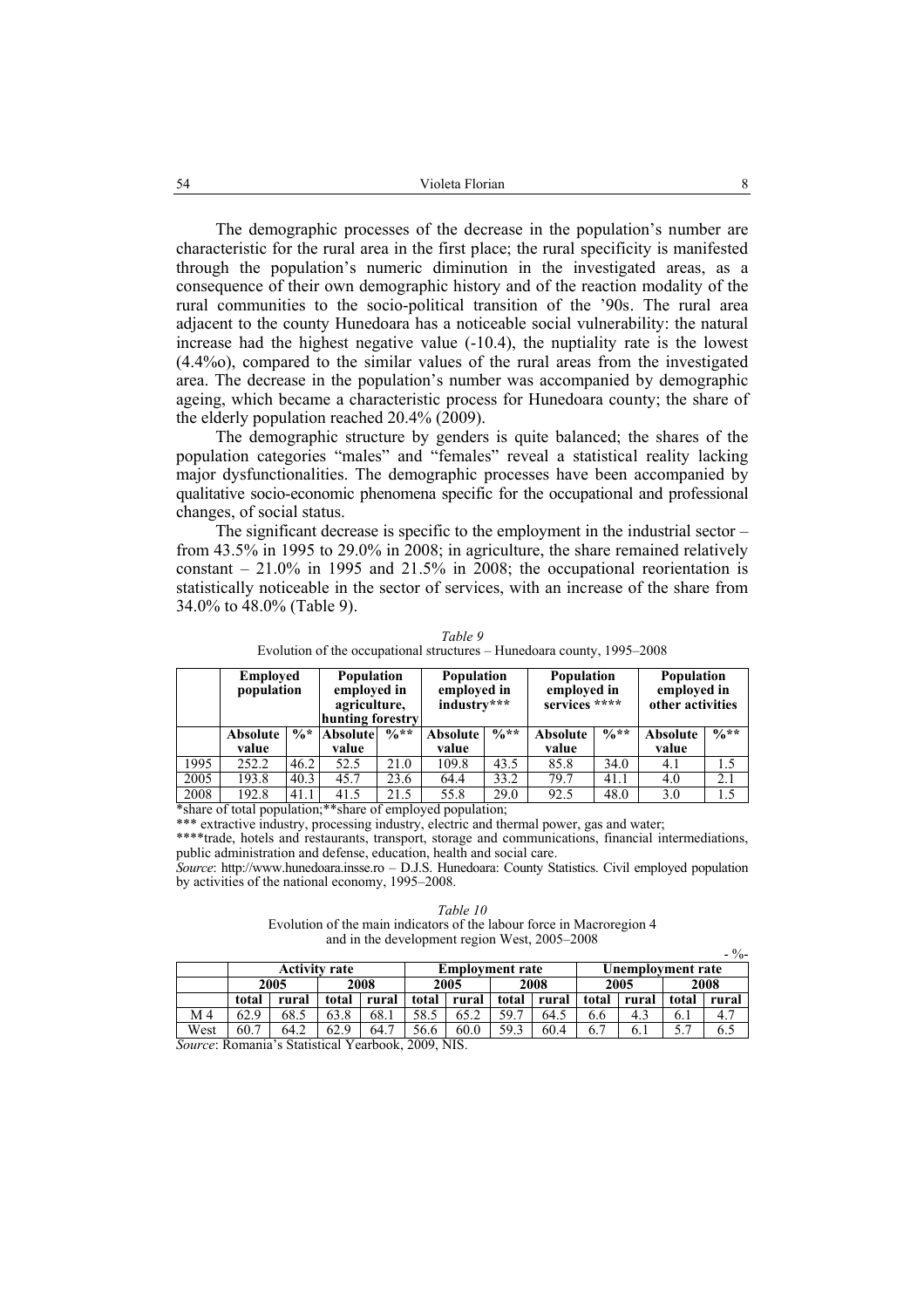The agricultural economic activities have a secondary position in the county's economic structure; due to the characteristics of the geographic potential, as a consequence of the industrialization policy from the period prior to the '90s, agriculture has a secondary status in the county's economic matrix. Out of the total area of the county Hunedoara, the agricultural area accounts for 39.6%; the arable land represents 28.4% of total agricultural area, the pastures represent 41.9%, the hayfields 29.3% of total agricultural area, and the areas under orchards 0.4%. The land area under forests represents 44.23% of the county area (312,382 hectares), i.e. 2.64 ha per inhabitant.

The share of the agricultural area under private ownership accounts for 81.6% of total agricultural area; the share of agricultural holdings in total private agricultural area is 96.5%. The prevalence of the crop production sector is accompanied by the permanent decrease of the main agricultural productions; the only productions that experienced an increase were in the fruit sector.

The livestock sector experienced quantitative modifications, as the number of animals decreased in all species. The diminution of the economic and financial importance of the livestock sector has deep implications not only on agriculture evolution but also on the rural structures and the functionality of the entire area.

The valoric evolution of the agricultural production reveals the distortions of the crop and livestock production sectors, essential occupational reorientations caused by the drastic decrease of the livestock sector participation to the functionality of the rural economy systems.

| thousand RON, current prices |         |                        |                             |                              |  |  |
|------------------------------|---------|------------------------|-----------------------------|------------------------------|--|--|
|                              | Total   | <b>Crop production</b> | <b>Livestock production</b> | <b>Agricultural services</b> |  |  |
| 2005                         | 801.996 | 456.755                | 343.034                     | 2.207                        |  |  |
| 2008                         | 984.501 | 617.776                | 365.673                     | .052                         |  |  |

*Table 11*  Evolution of the production of agricultural commodities and services\* Hunedoara county, 2005–2008

\*in conformity with the EUROSTAT methodology on the "economic accounts in agriculture" *Source*: http://www.hunedoara.insse.ro – D.J.S. Hunedoara: County Statistics. Agriculture.

The socio-economic system of agriculture in Hunedoara is characterized by the prevalence of the 2–3 ha farms, managed by farmers over 50 years of age who generally practise subsistence farming.

Hunedoara county has a significantly tourism potential from the perspective of the natural objectives as well as of the historical, cultural and religious patrimony objectives.

## **4.3. The rural interfunctionality scenarios – natural resources–human resources (RIS)**

The scenarios for the delimited investigated rural area that can lie at the basis of the design of interfunctionality strategies between the natural systems and the human systems are the following: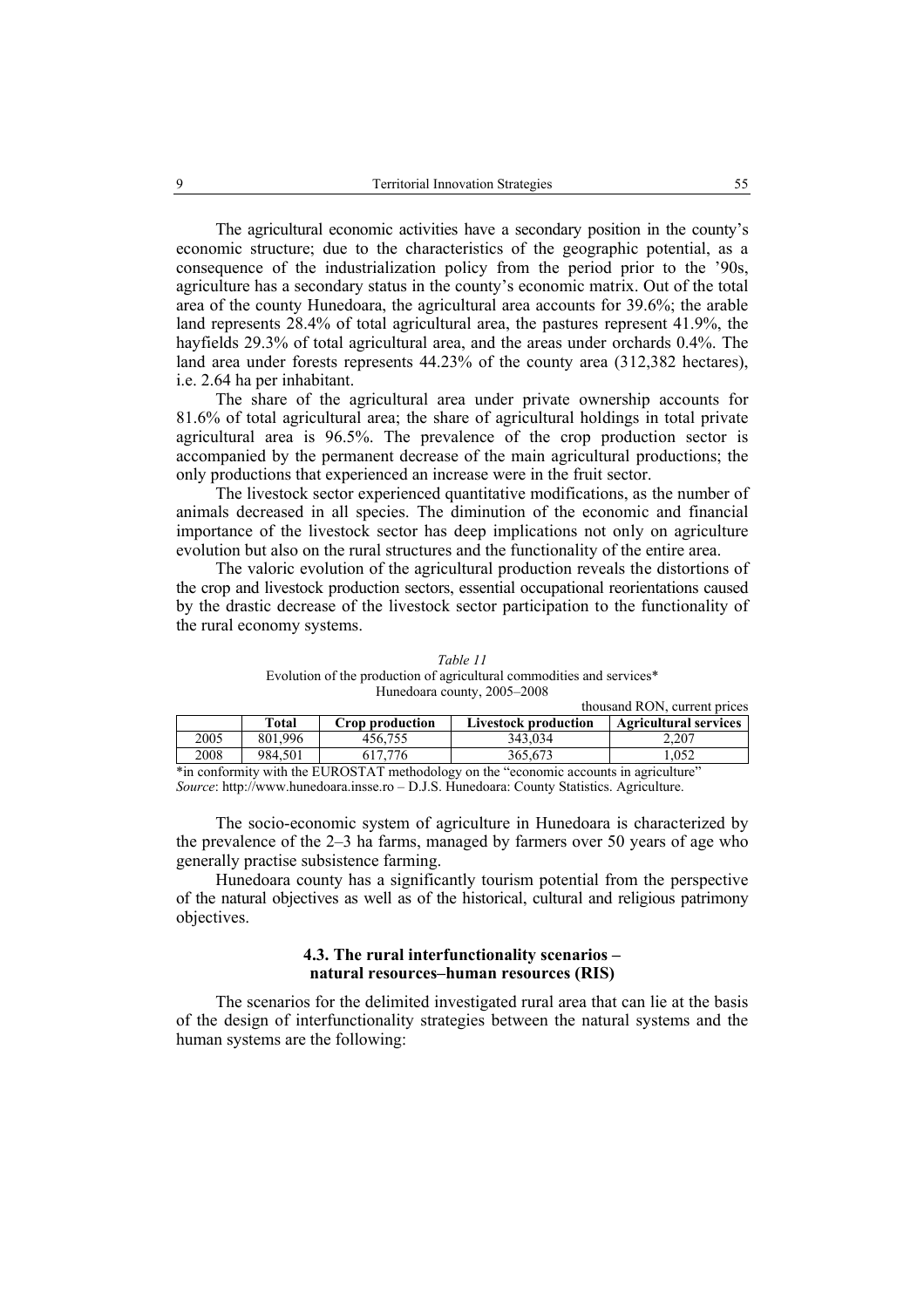*Scenario 0: the trends remain in the present parameters, the empirical interfunctionality between the human systems and the natural systems is not taken into consideration; the rural territories are not recomposed for competitiveness increase within the limits of ecological and social sustainability.* (Annex 1)

In the case of this scenario, the rural interfunctionality strategy is linear: the rural phenomena and processes are maintained under the same limits, without any structural change. Yet, in the conditions when no new aspects of the processes are noticed, involutive processes can increase in intensity. The rural economy will continue to be dependent on agriculture, the farming activity taking place mainly on subsistence farms, with an old population; productivity will decrease and the competitiveness will continue to be a desideratum.

The non-farm economy, the tourism economy will be developed under the real potential in the area. The informal economy will develop mainly on the market of agricultural products. The residential economy will have a very low share, being a process induced only by certain social players. Environment degradation will be an ongoing process, while the monitoring and management of the ecological problems will feature dispersion and lack of efficiency.

*Table 12*  Scenario 0 – economic strategies

|         | <b>Agrarian strategies</b> | <b>Tourism strategies</b> | <b>Residential strategies</b> |
|---------|----------------------------|---------------------------|-------------------------------|
| Present | Subsistence                | Reduced, inconsistent     | Individual, chaotic           |
| Future  | Subsistence                | Reduced, inconsistent     | Individual, chaotic           |

*Scenario 1: The rural territories recomposition follows the logic of their own opportunities and assets for the economic and social competitiveness increase. The reconstruction of territories will be based on the rural systems defining the delimited area. Depending on the endogenous factors, the rural systems can support the emergence and development of a competitive agricultural economy, the consolidation of the tourism structures and the development of a residential economy. Each rural system can become a "growth reservoir" by promoting the cultural, tourism resources, the valorization and management of bio resources, susceptible to become competitive.* (Annex 2)

The determinative element of the scenario is the patrimony, which generates the specificity or resources, as well as their articulation into a factor generating development. The rural space is valorized as a sustainable support in which competitive agricultural and non-agricultural activities can be developed, in which the early elements of a modern rural economy take shape, characterized by activities specific to the tourism and residential economy. In the process of rural territory reconstruction, under the form of rural systems, the rural economies will develop founded *on the basic sector* – defined by the total of incomes from outside the system, as well as *on the domestic sector*, which responds to the demand for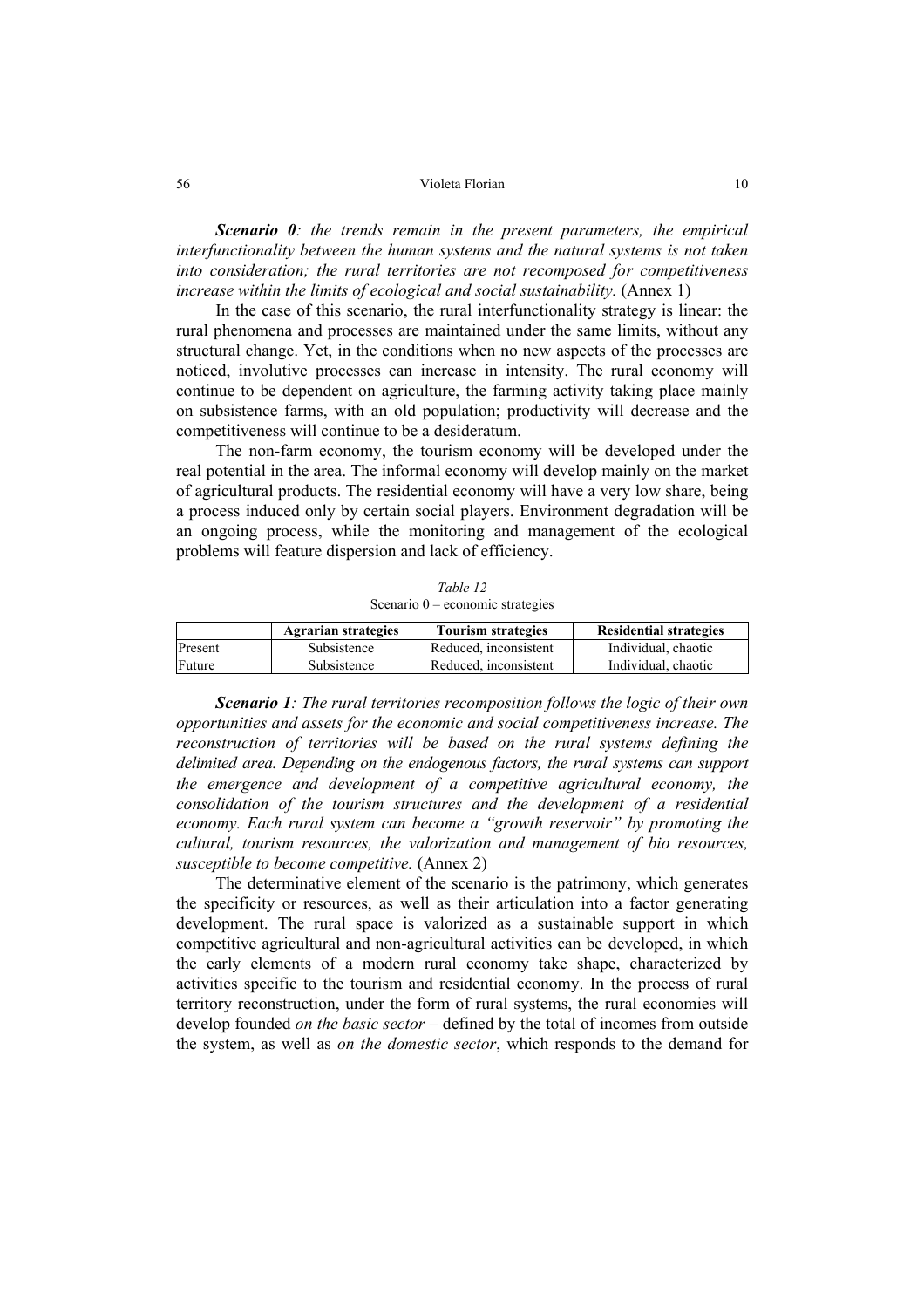local goods and services. The functions of the two sectors will be complementary: while the basic sector is the engine of development, the domestic sector contributes to the economic and demographic dynamism.

The tourism economy and the residential economy will be stimulated by the specific characteristics of the rural systems; "the tourism products" will be able to interfere with the residential mechanisms leading to the zonal competitiveness increase.

*Table 13*  Scenario l – economic strategies

|         | <b>Agrarian strategies</b> | <b>Tourism strategies</b>                                                       | <b>Residential strategies</b>                                                   |
|---------|----------------------------|---------------------------------------------------------------------------------|---------------------------------------------------------------------------------|
| Present | Subsistence                | Reduced, inconsistent                                                           | Individual, chaotic                                                             |
| Future  | Competitiveness oriented   | Coherent, at rural system level<br>depending on the endogenous<br>opportunities | Coherent, at rural system<br>level depending on the<br>endogenous opportunities |

# **5. CONCLUSIONS**

The design of the rural scenarios in terms of social innovation can be achieved through the "economic" revalorization of the patrimony (focusing on the systemic interdependencies between the territorial economic development and the territorial mobilization) and the "social" revalorization of the patrimony (focusing on the relational system specific to the patrimony ecosystem).

If we assume a continuity of the rural processes, the evolution of the rural interfunctionality will be linear. The rural economy will continue to be dependent on agriculture as activity practised mainly on subsistence farms, with an old population; productivity will decrease and competitiveness will remain a desideratum. But in the conditions when no new aspects of the processes are noticed, the involutive processes can increase in intensity. Under this scenario, no economic and social recomposition will take place for increasing competitiveness in the limits of the ecological and social sustainability.

If we reconsider the role of the patrimony in terms of valorization of the resources and their articulation into a factor generating development, the rural territories become the sustainable support for competitive agricultural and nonagricultural activities. Depending on the endogenous factors, the rural systems will be able to support the emergence and development of a competitive agricultural economy, the consolidation of the tourism structures and the development of a residential economy. In this case, each rural territory can become a "growth reservoir" through the promotion of the cultural, tourism resources, the valorization and management of bio resources, susceptible to become competitive.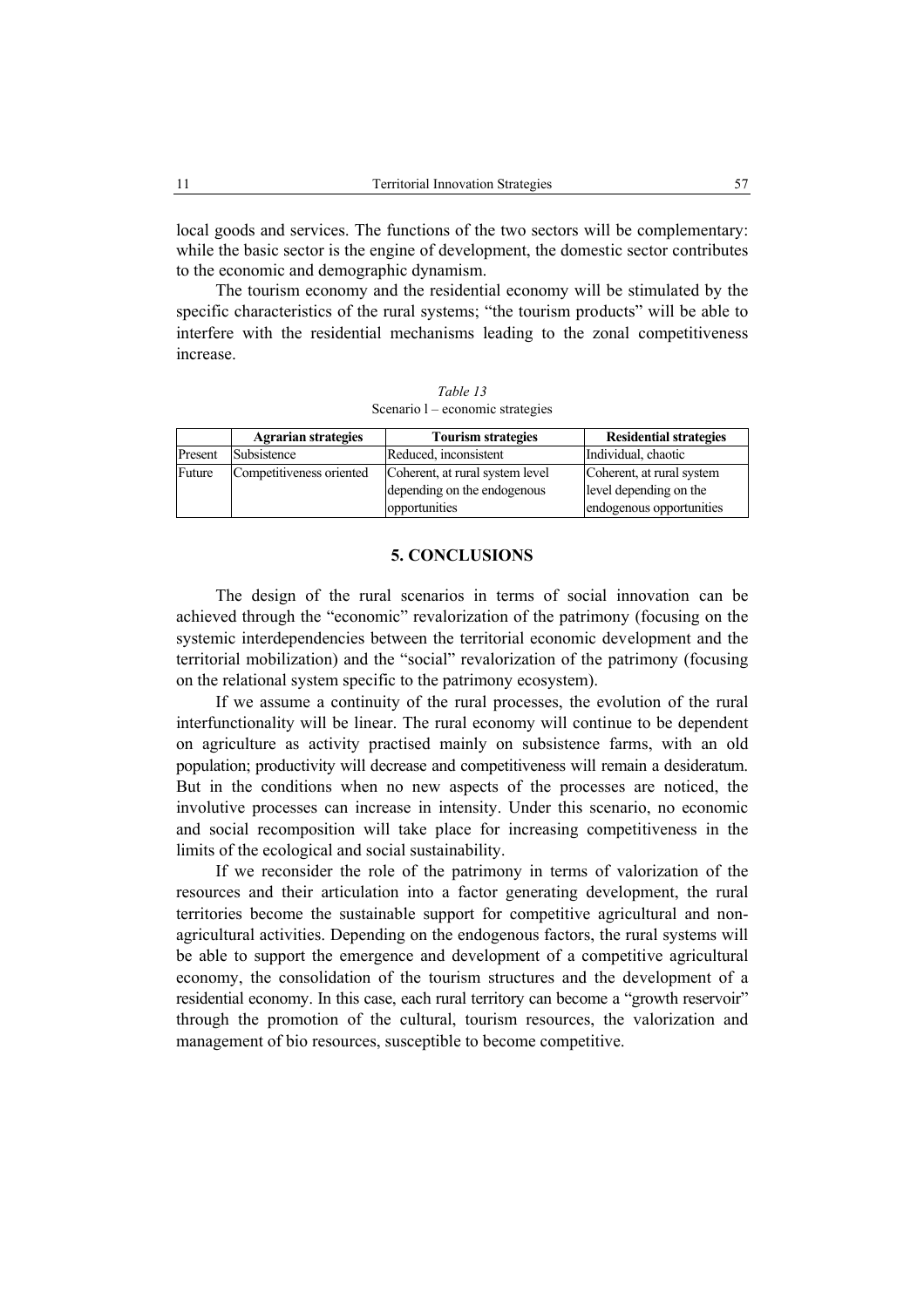### **REFERENCES**

- 1. Antheaume, B., Giraut, F., Landel, P-A, *Les territoires à l epreuve des normes: Referents et innovations. Contributions croisées sud-africaines, françaises et marocaines,* Coedition du Laboratoire des Etudes et de Recherches sur les Montagnes Atlasiques(LERMA) de Faculté des Lettres et Sciences Humaines, Université Cadi Ayyad, Marackech et de la Revue Montagnes Méditerranéenns, 2009.
- 2. Berr, E., Quel developpement pour le 21<sup>e</sup> siecle? Reflexions autour du concept de soutenabilité du *developpement,* Cahiers de GRES, cahier nr. 2008-01, janvier 2008.
- 3. Callois, J-M., *Les relations sociales, frein ou moteur de la durabilité: approche par la notion de rayon de confiance,* Economie, Geographie, Politique, Droit, Sociologie, Dossier 8, 2006.
- 4. Giraut, F., *Innovation et territoires: les effets contradictoires de la marginalité,* Revue de geographie alpine, nr. 1-2009.
- 5. Kohler,Y., Scheure, T., Ullrich, A., *Des demarches innovantes pour la sauvergade de la biodiversité*, Revue de geographie alpine, 97-1/2009.
- 6. Landel, P-A., Senil, N., *Les nouveaux territoires et leurs noms entre projet et competitivité: le cas des poles d' excellence rurale*, L' espace politique, nr. 5 (02-2008).
- 7. Landel, P-A., Senil, N., *Patrimoine et territoires, les nouvelles ressources du developpement,* Economie, Geographie, Politique, Droit, Sociologie, Dossier 12, 2009.
- 8. Hamdouch, A., Zuindeau, B., *Introduction. Diversité territoriale et dynamique socio-institutionnelles du developpement durable: une mise en perspective,* Geographie, economie, société , vol. 12, 3/2010.
- 9. Wilkinson, A., *Scenarios Practices: In Search of Theory,* Journal of Futures Studies 13/2009.
- 10. www.strategvest.ro; www.e-deva.ro; www.cjhunedoara.ro.
- 11. https://statistici.insse.ro.
- 12. http://www.hunedoara.insse.ro.

#### **Annex 1**

#### Scenario 0

that can lie at the basis of the projection of rural interfunctionality strategies (RIS) – natural systems–human systems –

| <b>Parameters</b> | <b>Diagnosis</b>                           | Development-2020                      | <b>Indicators</b> |
|-------------------|--------------------------------------------|---------------------------------------|-------------------|
| Socio-Economic    |                                            |                                       |                   |
| Demography        | Population decrease                        | Population decrease continues.        | Statistical-      |
|                   | Population ageing                          | Population ageing grows in intensity. | demographic       |
|                   |                                            | Demographic vulnerability increases.  |                   |
| Human resources   | Medium education and training level        | Deteriorated educational facilities   | Statistical-      |
|                   | Young people marginalized                  | Reduced occupational opportunities    | demographic       |
|                   | Low diversity of job supply                | both in the farm and non-farm sector  | and economic      |
| Gender            | Unequal opportunities for women            | Economic discrimination of the rural  | Statistical-      |
|                   | employment                                 | woman                                 | demographic       |
|                   | The promotion of rural woman is not in     | Increasing the socio-economic non-    | economic and      |
|                   | conformity with the legal norms.           | involvement of rural women.           | social            |
| Cultural heritage | Deterioration of traditions and customs    | The traditional culture experiences   | Ethnographical    |
|                   | The modern lifestyle replaces the          | an erosion process.                   | anthropological   |
|                   | traditional pattern under inadequate forms |                                       |                   |
| Agriculture       | Prevalence of subsistence and semi-        | Increase in importance of the         | Statistical-      |
|                   | commercial farms                           | subsistence farms                     | economic          |
|                   | Low labour productivity                    | Very low productivity                 |                   |
|                   | Low utilization of production factors      | Lack of competitiveness               |                   |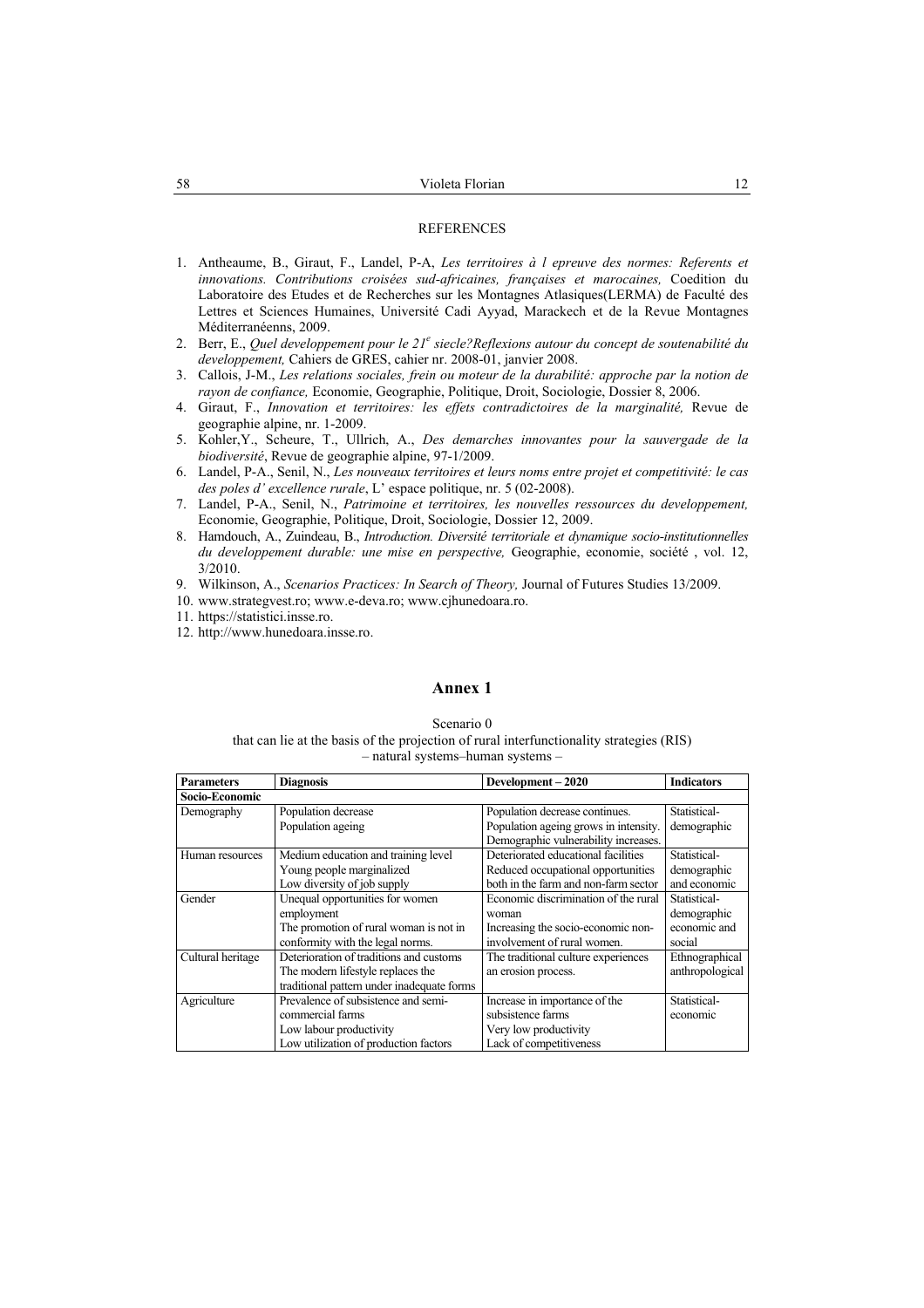|                  |                                          | Diminution of non-farm                | Statistical- |
|------------------|------------------------------------------|---------------------------------------|--------------|
| Non-agricultural | Low non-agricultural diversification     |                                       |              |
| activities       | Very poor rural finance system.          | diversification and increase of       | economic     |
|                  | Socio-economic development projects      | dependence on subsistence farming     |              |
|                  | reduced in number                        | Proliferation of informal market      |              |
|                  | Unstable income obtained on informal     | relationships                         |              |
|                  | market                                   |                                       |              |
|                  | Low level of services in the small       |                                       |              |
|                  | communities                              |                                       |              |
| Rural tourism    | Diversity of tourism opportunities       | Tourism supply degradation            | Statistical- |
|                  | Tourism facilities do not meet the       | Deterioration of the relation between | economic     |
|                  | standards                                | the tourism activity and environment  |              |
|                  | Lack of consistent and constant          | quality                               |              |
|                  | promotion and information.               | No specific forms of local tourism    |              |
|                  |                                          | will exist.                           |              |
|                  | <b>Institutions</b>                      |                                       |              |
| <b>NGOs</b>      | Relatively significant number of NGOs    | Slow development of NGOs Local        | Statistical  |
|                  | Reduced cooperation between the NGOs     | support will diminish.                |              |
|                  | and the public institutions              |                                       |              |
|                  | <b>Environment</b>                       |                                       |              |
| Agro-environment | Very few concerns and actions, with      | Sustained degradation from farms      | Statistical  |
|                  | minimum impact                           | and farm units                        |              |
| Management       | Decline resulting from anthropic actions | Increase of number of harmful         | Statistical  |
|                  |                                          | anthropic activities                  |              |
| Biodiversity     | High biodiversity level                  | Biodiversity degradation              | Statistical  |
| Monitoring       | Environment monitoring is fragmented.    | Fragmented and insufficient           | Statistical  |
|                  | Insufficient number of laboratories      | monitoring                            |              |
|                  |                                          |                                       |              |

# **Annex 2**

#### Scenario 1 that can lie at the basis of the projection of rural interfunctionality strategies (RIS) – natural systems–human systems –

| <b>Parameters</b> | <b>Diagnosis</b>                            | Development - 2020                       | <b>Indicators</b> |  |  |
|-------------------|---------------------------------------------|------------------------------------------|-------------------|--|--|
| Socio-economic    |                                             |                                          |                   |  |  |
| Demography        | Population decrease                         | Stabilization of ageing and population   | Statistical-      |  |  |
|                   | Population ageing                           | decrease processes                       | demographic       |  |  |
|                   |                                             | Attenuation of demographic               |                   |  |  |
|                   |                                             | vulnerability                            |                   |  |  |
| Human resources   | Medium education and training level         | Ensurance of educational logistics       | Statistical-      |  |  |
|                   | Young people marginalized                   | Continuous education and vocational      | demographic       |  |  |
|                   | Low diversity of job supply                 | training                                 | and economic      |  |  |
| Gender            | Unequal opportunities for women             | Attenuation of the women                 | Statistical-      |  |  |
|                   | employment                                  | marginalization process and              | demographic,      |  |  |
|                   | The promotion of rural woman is not in      | vulnerability decrease                   | economic and      |  |  |
|                   | conformity with the legal norms.            |                                          | social            |  |  |
| Cultural heritage | Deterioration of traditions and customs     | Cultural heritage preservation           | Ethnographic,     |  |  |
|                   | The modern lifestyle replaces the           | Favouring traditional agriculture        | anthropologic     |  |  |
|                   | traditional pattern under inadequate forms. |                                          |                   |  |  |
| Agriculture       | Prevalence of subsistence and semi-         | Increase in the number of commercial     | Statistical-      |  |  |
|                   | commercial farms                            | farms                                    | economic          |  |  |
|                   | Low labour productivity                     | Ensuring the production logistics        |                   |  |  |
|                   | Low utilization of production factors       | Institutionalization and modernization   |                   |  |  |
|                   |                                             | of work relationships                    |                   |  |  |
|                   |                                             | Increase of agricultural diversification |                   |  |  |
|                   |                                             | and specialization in ecological         |                   |  |  |
|                   |                                             | products                                 |                   |  |  |